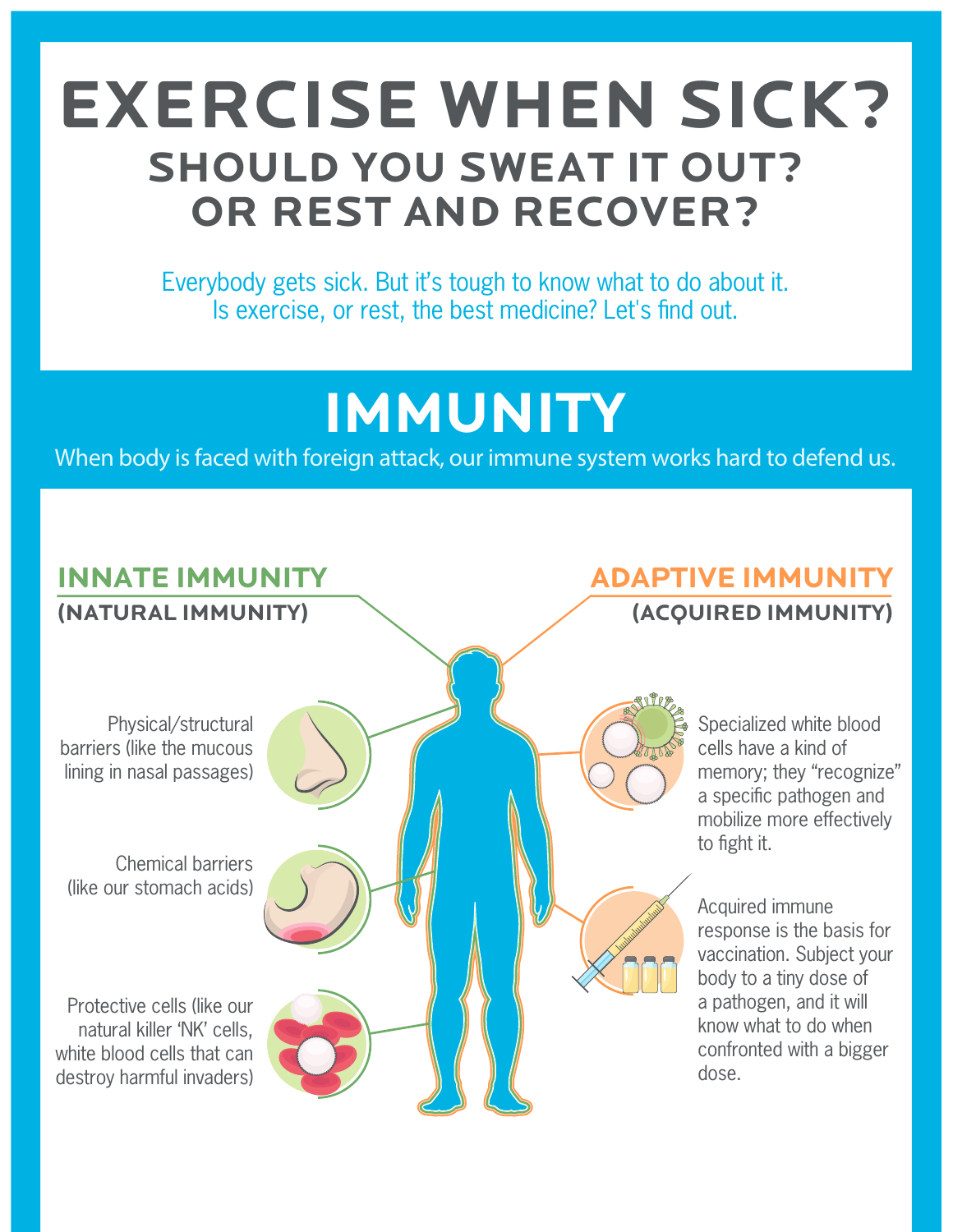# **UPPER RESPIRATORY TRACT INFECTIONS**

**Every day, bacteria, viruses, fungi, and parasites come at us. It's a germ jungle out there. And the most common invaders cause:**



# **EXERCISE SUGGESTIONS FOR WHEN YOU'RE SICK**



**• Walking • Jogging • Swimming** 

**• Biking** 

**WHEN YOU'RE SICK**

**• Qi gong • T'ai chi • Yoga**





#### **AUTIES TO AVOID WHEN YOU'RE SICK**

- **Heavy strength training**
- **Endurance training**
- **High intensity interval training**
- **Sprinting or power activities**
- **Team sports**
- **Exercise in extreme temperatures**

## **HOW EXERCISE AFFECTS THE IMMUNE SYSTEM**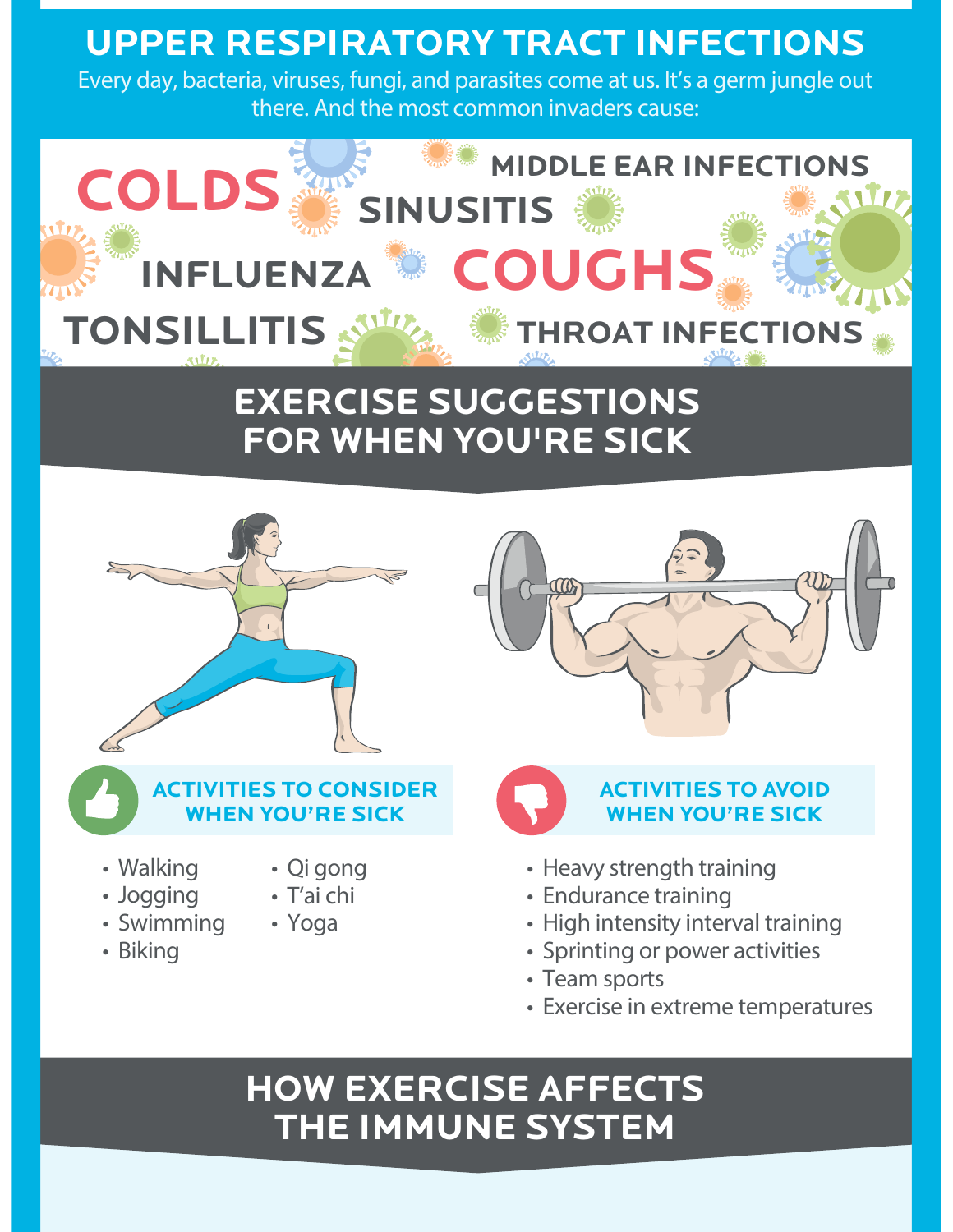#### **ONE-TIME EXERCISES**



#### **J-SHAPE CURVE THEORY**



Means that being sedentary or exercising too much can lower immunity, while something in the middle can improve immunity.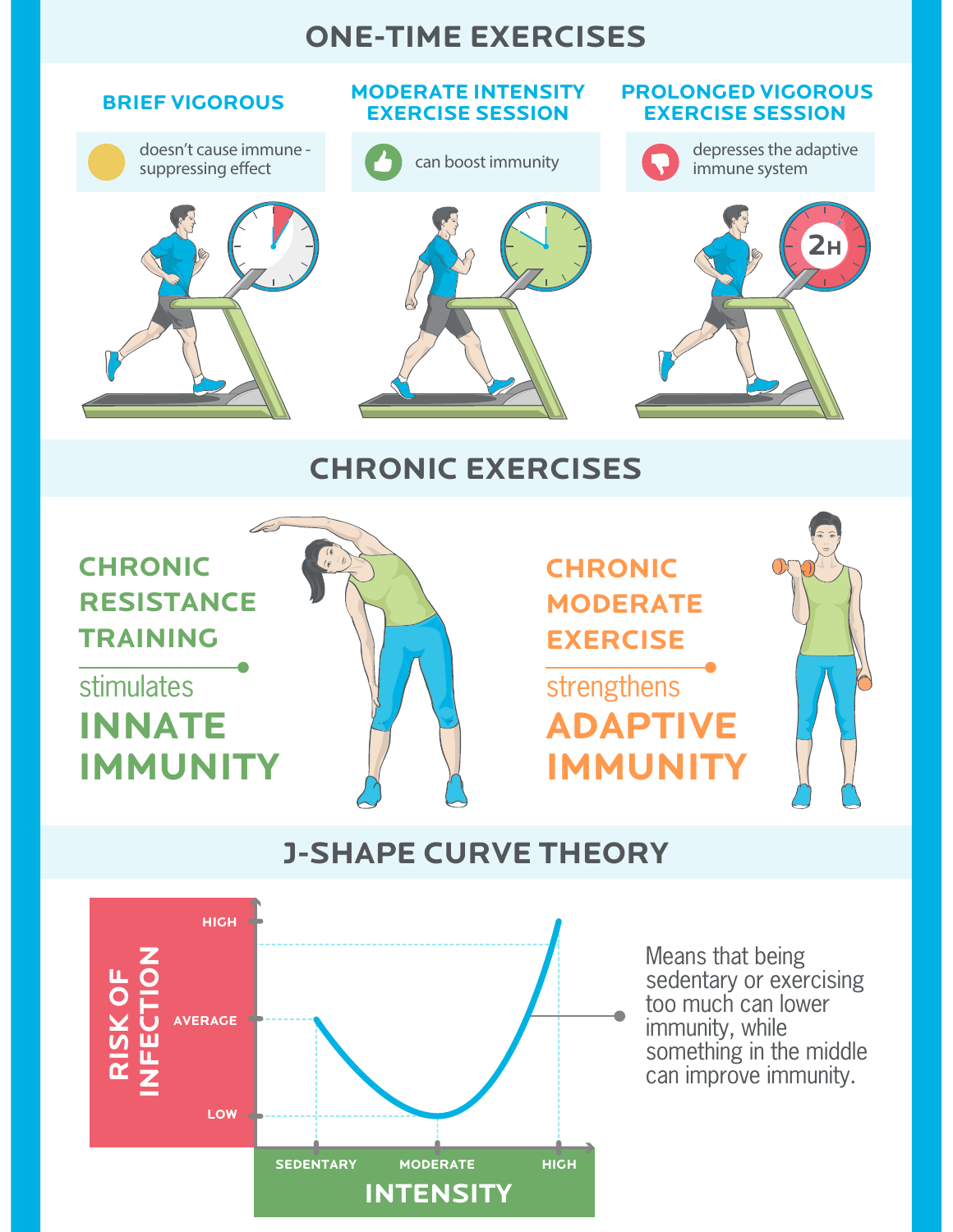# **OTHER FACTORS AFFECTING IMMUNITY**

# **STRESS**

It's a big factor that affects the immune system. If you're sick and fighting an infection, your immune system will already be stressed. And if you add the stress of prolonged vigorous exercise, you might, quite simply, overload yourself.

IL-6 (a compound released after prolonged intensive exercise) may be produced in abnormal ways in some people, leading to fatique, flu-like symptoms, and depressed mood.

### **AGE**

Our innate immune response can break down as we get older. But staying physically active and eating a nutritious diet can offset many of these changes.

## **GENDER**

**IL-6**

Estrogens generally enhance immunity while androgens can suppress it. And this may explain why women tend to do better with colds than men.

### **SLEEP**

Poor quality sleep and/or prolonged sleep deprivation jeopardizes immune function.

# **CLIMATE**

Exercising in a hot or cold environment doesn't appear to be that much more stressful than exercising in a climate controlled environment.

### **MOOD**

Immune alterations affect mood and inflammation.

# **TRAINING AGE**

A higher level of fitness is protective as it may limit the stress response to exercise.











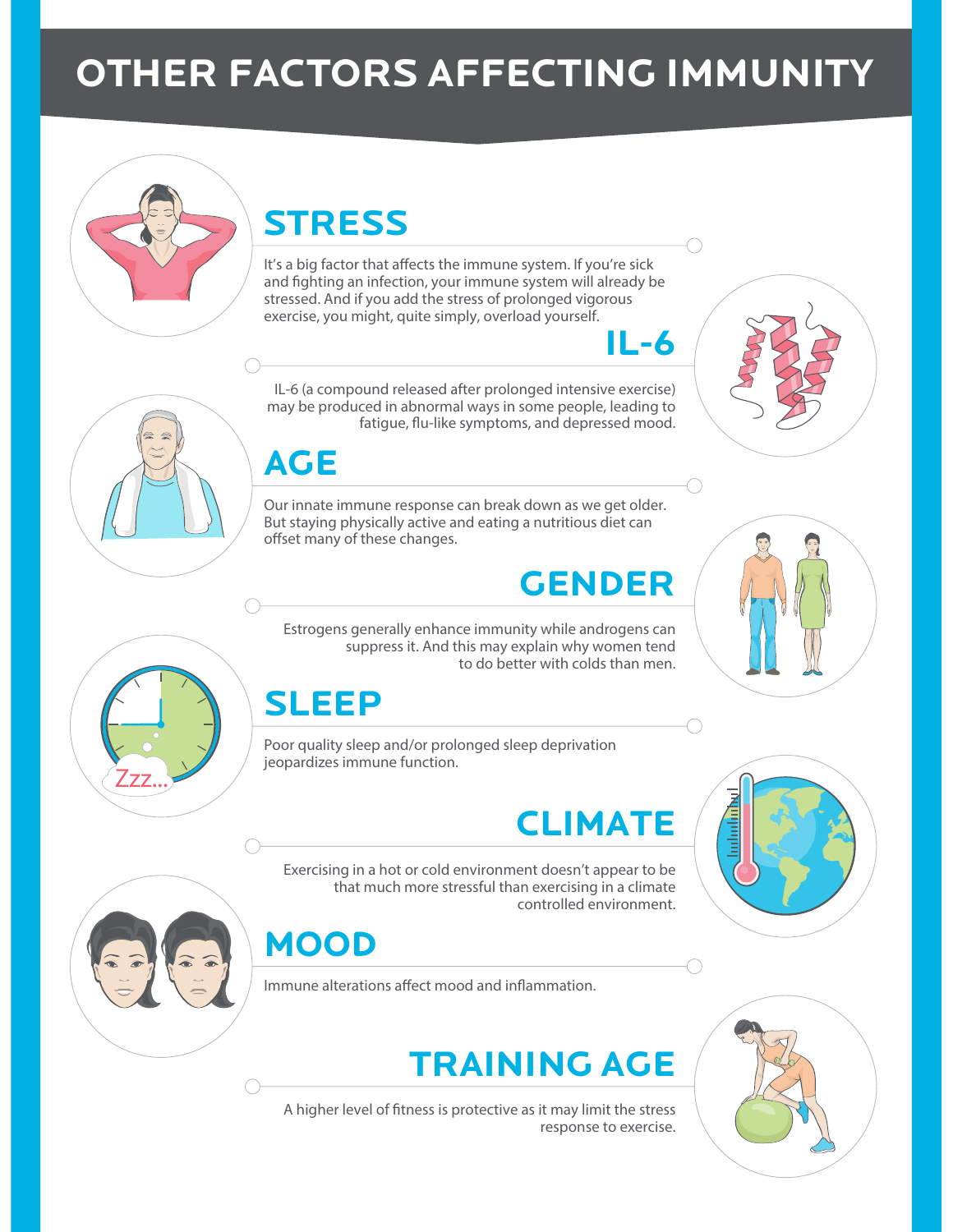## **TEXT BOOK GUIDELINES FOR EXERCISING WHILE SICK**





**Some illnesses can indicate serious infections. So if you aren't feeling better and recovering, see your doctor. Ease back into exercise in proportion to the length of your sickness. If you were sick for 3 days, take 3 days to ease back in.**